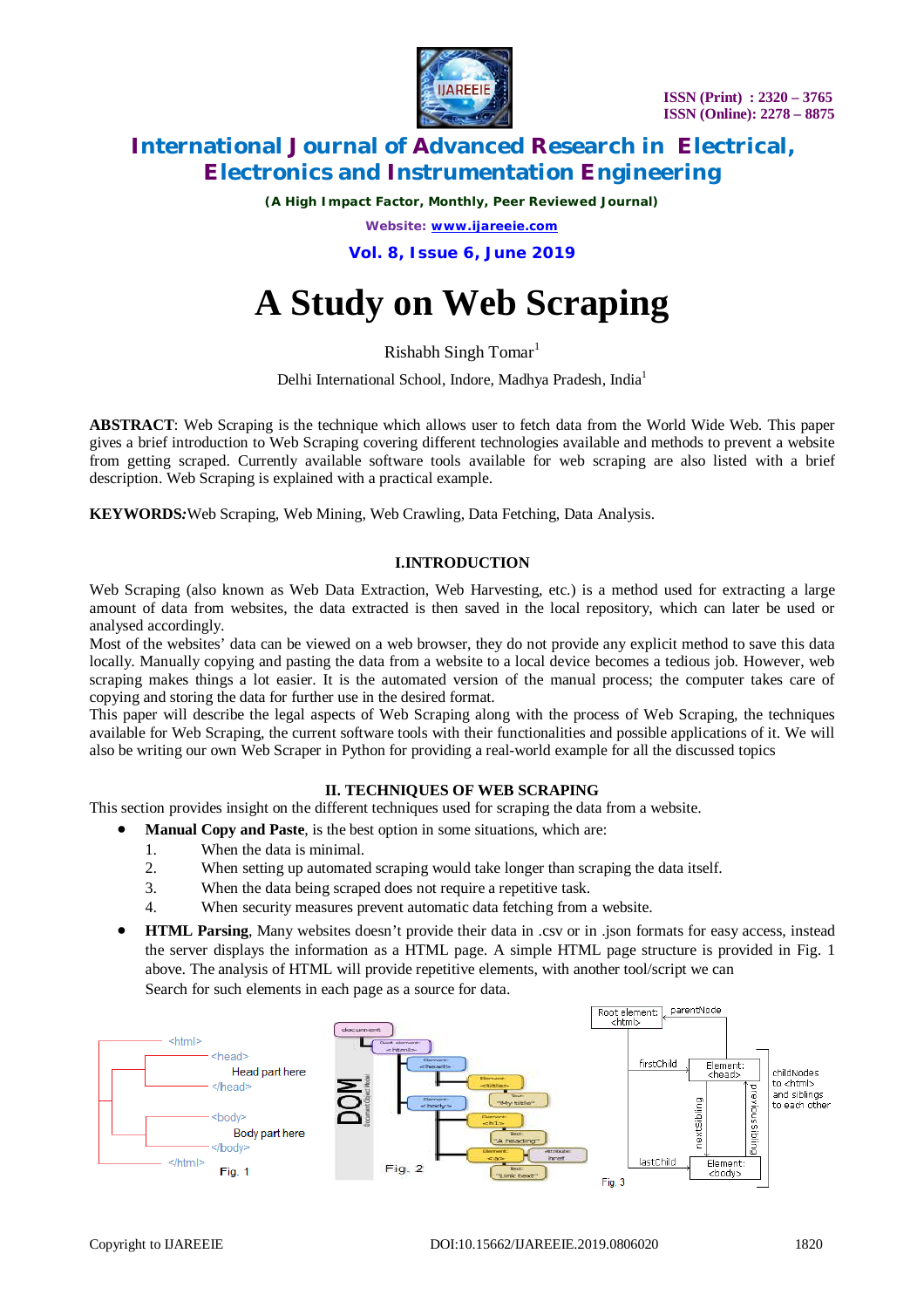

*(A High Impact Factor, Monthly, Peer Reviewed Journal)*

*Website: [www.ijareeie.com](http://www.ijareeie.com)*

# **Vol. 8, Issue 6, June 2019**

- **DOM (Document Object Model) Parsing**, is an evolution to HTML Parsing based on developments of languages and browsers. DOM is heavily used in CSS (Cascading Style Sheet) and JavaScript, integration of DOM provided new possibilities for addressing some specific parts of the webpage. Web Scraping uses DOM for easier navigation through the webpage content. (Figure 2, shows a DOM structure)
- **XPath**, XPath is similar to DOM. XML Path Language, as the name suggests usage for XML documents is also applicable to HTML format. It provides more structured webpage than DOM and has possibilities to address segments of webpage.(Figure 3, shows a document structure in XPath)
- **APIs**, Application Program Interface, provides an application as a communicating partner. A standard HTTP Request sent to an API Endpoint returns an answer from server. Each API has its own specification and options. The format of the answer can be set as option in the request. For API communication JSON is most widely used

### **III. SOFTWARE TOOLS FOR WEB SCRAPING**

There are plenty of software tools and frameworks available for Web Scraping. These software attempts to recognize the data structure of a web page or provides an interface which removes the necessity of writing a web scraping code manually. Some soft wares can also extract data directly from an API.

#### **Desktop Software**

In these type of soft wares, website's data is downloaded, parsed and saved locally. These require an active broadband connection. For web scraping in a desktop software, workstation of RAM (Random Access Memory) size 8GB is considered minimum.

- 1. **ParseHub**is a desktop web scraping software that supports complex data extraction from websites which use AJAX, JavaScript, redirects and cookies. The data is analyzed by a machine learning program, which returns relevant output.
- **2. FMiner** provides visual configuration with scripting features. Whether you want to scrape data from simple web pages or carry out complex data fetching projects, both scenarios are possible with FMiner.

**Cloud Software**

The major advantage of a cloud software than a desktop software is that the process of Web Scraping is done in backend on a cloud server. There is no minimum RAM size required. In some situations, the location of server is very important. For instance, some webpages are not fully accessible from Asia in their full range. Whereas, a cloud server based in Europe ISP (Internet Service Provider) may be able to access other sections of such a website. Cloud Solutions are generally financed by subscription fees. The price depends on allocated resources.

- 1. **Dexi.io** has a very sleek user interface (UI). Web Scraping starts with creation of a robot. The user needs to select requested areas and define the robot tasks from a drop down menu
- 2. **Octoparse** has a desktop client. The client communicates with the cloud and submits the task. The tasks are then processed in the cloud and then sent back to the client. The UI of Octoparse is complex, the user has to create a task and define the steps. The task then executes on the cloud and returned to the client for output.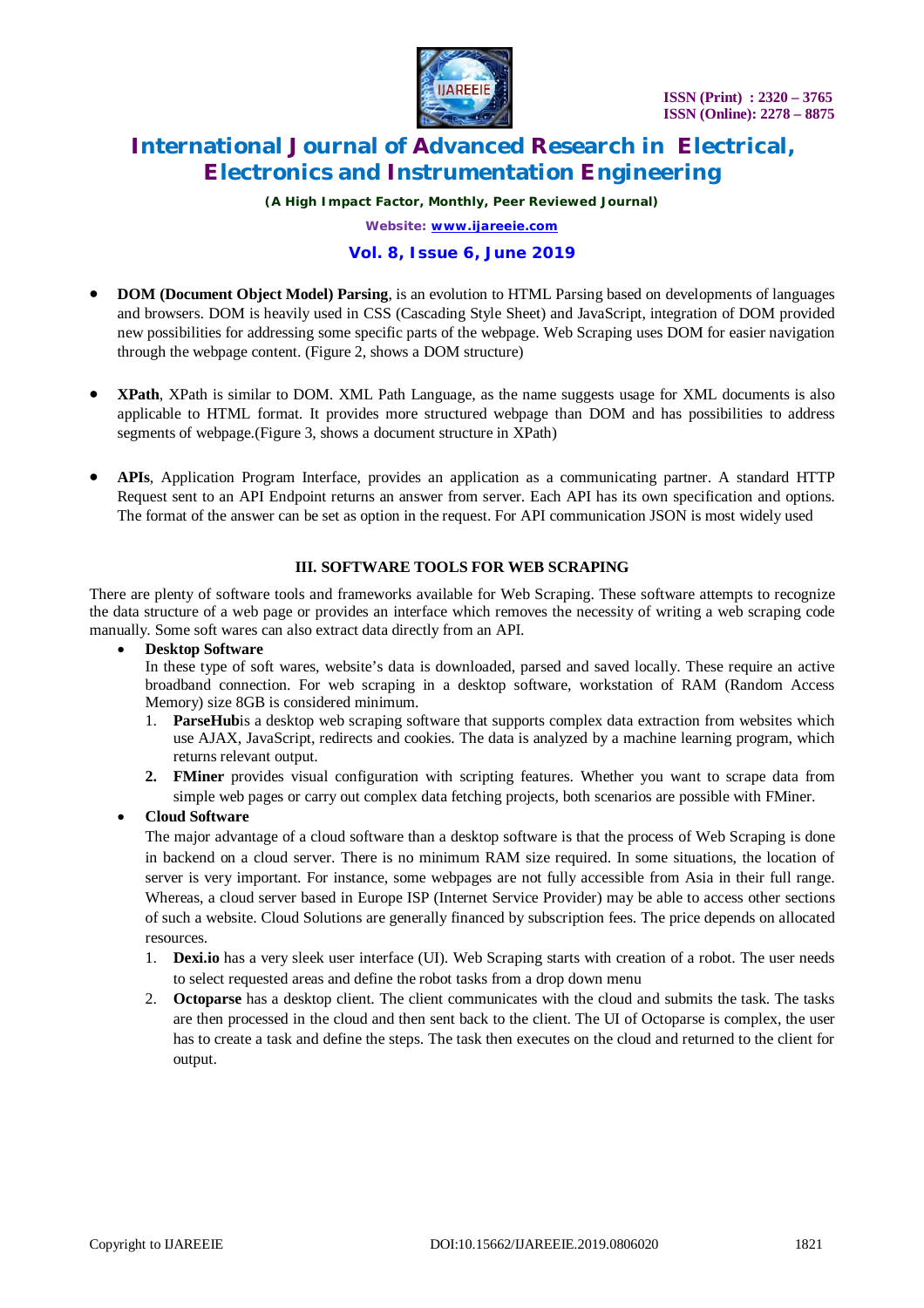

*(A High Impact Factor, Monthly, Peer Reviewed Journal)*

*Website: [www.ijareeie.com](http://www.ijareeie.com)*

# **Vol. 8, Issue 6, June 2019**

#### **Programming Libraries**

There are a lot of programming libraries available for building your own web scraper. These frameworks allows the developer to use generic modules and focus on more specific areas of the scraper. Frameworks for 4 different

|               | <b>Dynamic</b><br><b>Content</b> | <b>DOM</b><br>navigation | DB<br>integration | Programing<br>language |
|---------------|----------------------------------|--------------------------|-------------------|------------------------|
| <b>Scrapy</b> | <b>YES</b>                       | <b>YES</b>               | <b>YES</b>        | Python                 |
| <b>Goutte</b> | <b>NO</b>                        | <b>YES</b>               | <b>YES</b>        | <b>PHP</b>             |
| Capybara      | <b>YES</b>                       | <b>YES</b>               | <b>YES</b>        | <b>Ruby</b>            |
| Jaunt         | <b>NO</b>                        | <b>YES</b>               | <b>YES</b>        | Java                   |

Figure 4. Features of Programming Libraries (Adamuz, 2015) programming languages are shown in figure 4.

### **IV. APPLICATIONS OF WEB SCRAPING**

In today's world Internet, data plays a major role in every field. Companies can make fortunes, if they utilize this data properly.

Candidates can use data to analyze what requirements are companies demanding and build their profiles accordingly. Data is very important everywhere and a Scraper can give you access to the data. Below are some applications of how people use scraped data.

- **Real Estate Listings**: Businesses in this area are constantly using scraped data to gather already listed properties. All MLS (Multiple Listing Services) companies are using it. Many real estate agents are using web scraping, but for specific websites.
- **E-Commerce Companies**: E-Commerce companies are in a perpetual war of monitoring prices of products of their rivals. Any business owner running a B2C (Business-to-Consumer) or even a B2B (Business-to-Business) platform, needs to get into the game and participate in these wars. This is only be possible by real-time tracking of prices of products on their own website and their competitors' website as well. To facilitate this, a system based on web scraping is essential.
- **Brand Monitoring**: In today's world, a company needs to know what public thinks of them more than marketing. One wrong tweet, one bad review by any famous person, and the company's done. For these cases, web scraping can help a lot. A company can get data from different review websites and analyze them for finding their weak spots and work on them. They can scrape social websites to see, if they got featured in any stories, positive or negative. A good public image can be maintained with web scraping at your disposal.
- **Recruitment**: The HR teams needs to know two things, the job position to be filled and the candidates to fill them. With web scraping, they can scrape websites like LinkedIn to find candidates for their vacancies. This is better than manual searching and can be used by recruiters, looking for suitable candidates to fill vacancies.
- **Search Engine Optimization**: A SEO can scrape Google, Bing, and DuckDuckGo, for their website's ranking for a given keyword. He/she can scrape competitors' blog for keyword extraction. However, they are many paid tools for these purpose but, Web Scraping gets the job done.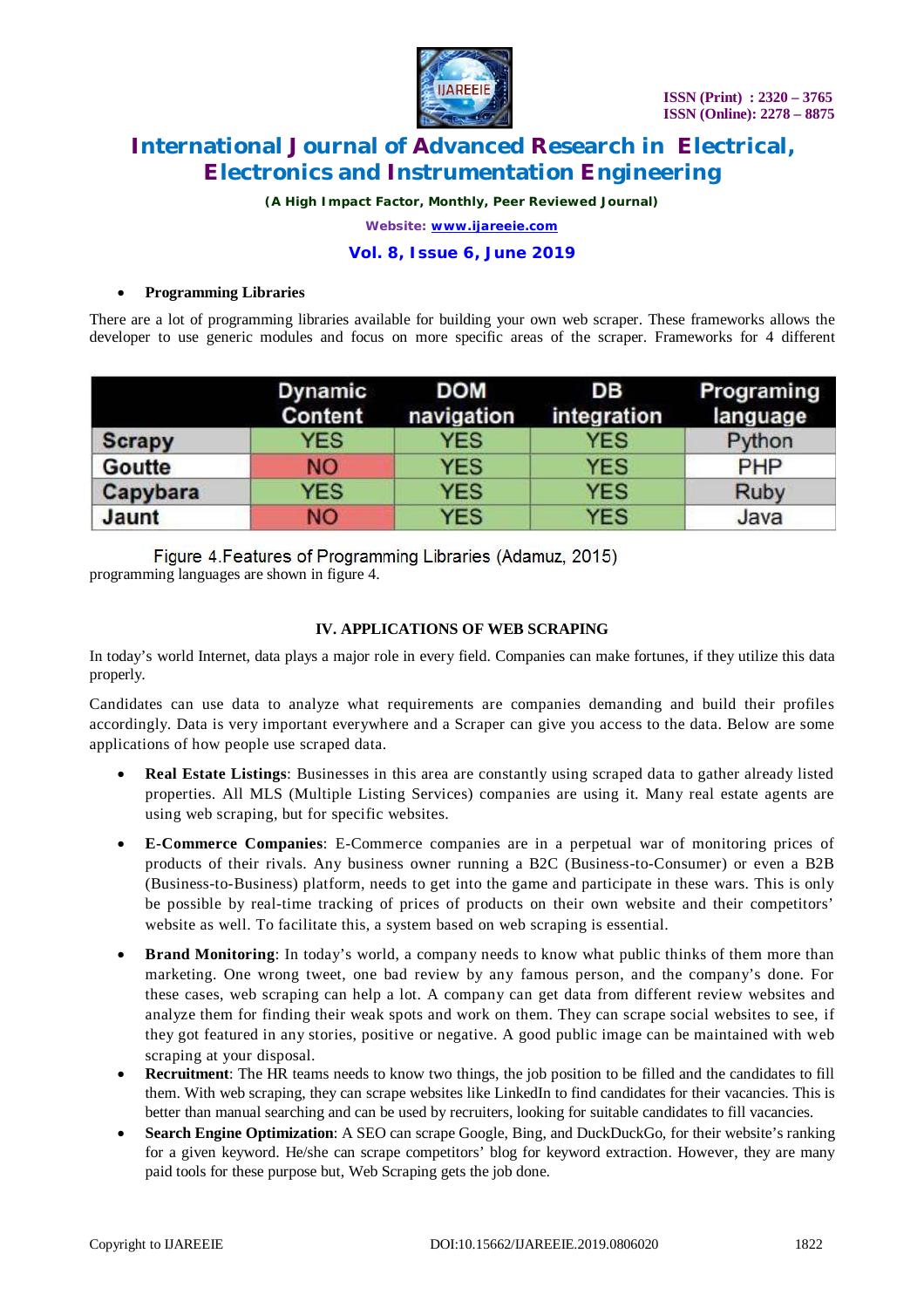

*(A High Impact Factor, Monthly, Peer Reviewed Journal)*

*Website: [www.ijareeie.com](http://www.ijareeie.com)*

### **Vol. 8, Issue 6, June 2019**

 **Academic Research**: Some websites are filled with important data for researches, a student can scrape websites for research purposes.

#### **V. METHODS TO PREVENT WEBSITE GETTING SCRAPED**

No website owner wants their data to be scraped.But, automated data extraction is inevitable, if a website presents data in such a way that browser can extract and render data for the visitor. While, it is impossible to completely prevent your data from getting scraped, there are many ways by which a site owner can make it difficult for a scraper to get the data.

- 1. **Monitor Logs and Traffic Patterns,** if you are receiving thousands of requests from a single IP, then it might be an automated action. Blocking requests from computers that are making them too fast is usually a measure one can take.
- 2. **Use CAPTCHAs,** these are set of problems which a human generally finds easy, but a bot has a hard time with. This technique separates humans and computers, you can deploy a CAPTCHA if a particular client has made dozens of requests in a very short time.
- 3. **Regularly Change Your HTML,** scrapers rely on HTML for data extraction. If the HTML is changed frequently, or is inconsistent then a scraper might give up on your website.
- 4. **Create "Honey Pot" Pages,** honey pots are pages that a human visitor would never visit, but an automated bot clicking every link on the page will visit. These links can be disguised with the page background, and the user who have visited this link is no one other than a bot preying your data.
- 5. **Embed the Information in Media Objects,** most of the scrapers just pull out strings from your HTML. If the data is in the form of media objects such as, image, pdf, video, or non-other text formats, then scrapers have to find a way to pull out information from media object.However, this step is not suggested as it not only make your website slower but difficult for disabled users, and updating content becomes very difficult.

#### **VI. PRACTICAL EXAMPLE OF WEB SCRAPING**

For the purpose of making the process more clear, we will see practical presentation of web scraping.

**1. Task**

For the purpose of demonstration, we will scrap the data from Instagram. The goal is to download all of the posts of the target automatically and save it locally.

**2. Our Scraper**

For this demonstration, I have written a scraper in Python using Selenium module to scrap the required data. The algorithm of the scraper is provided in figure 4.

**3. Results**

On running scraper.exe, a command prompt window opens which asks for the target's username. After, getting the input the scraper opens chrome, logs into Instagram and completes its job. The posts are then stored in **ScrapedImages** folder in **C** drive.